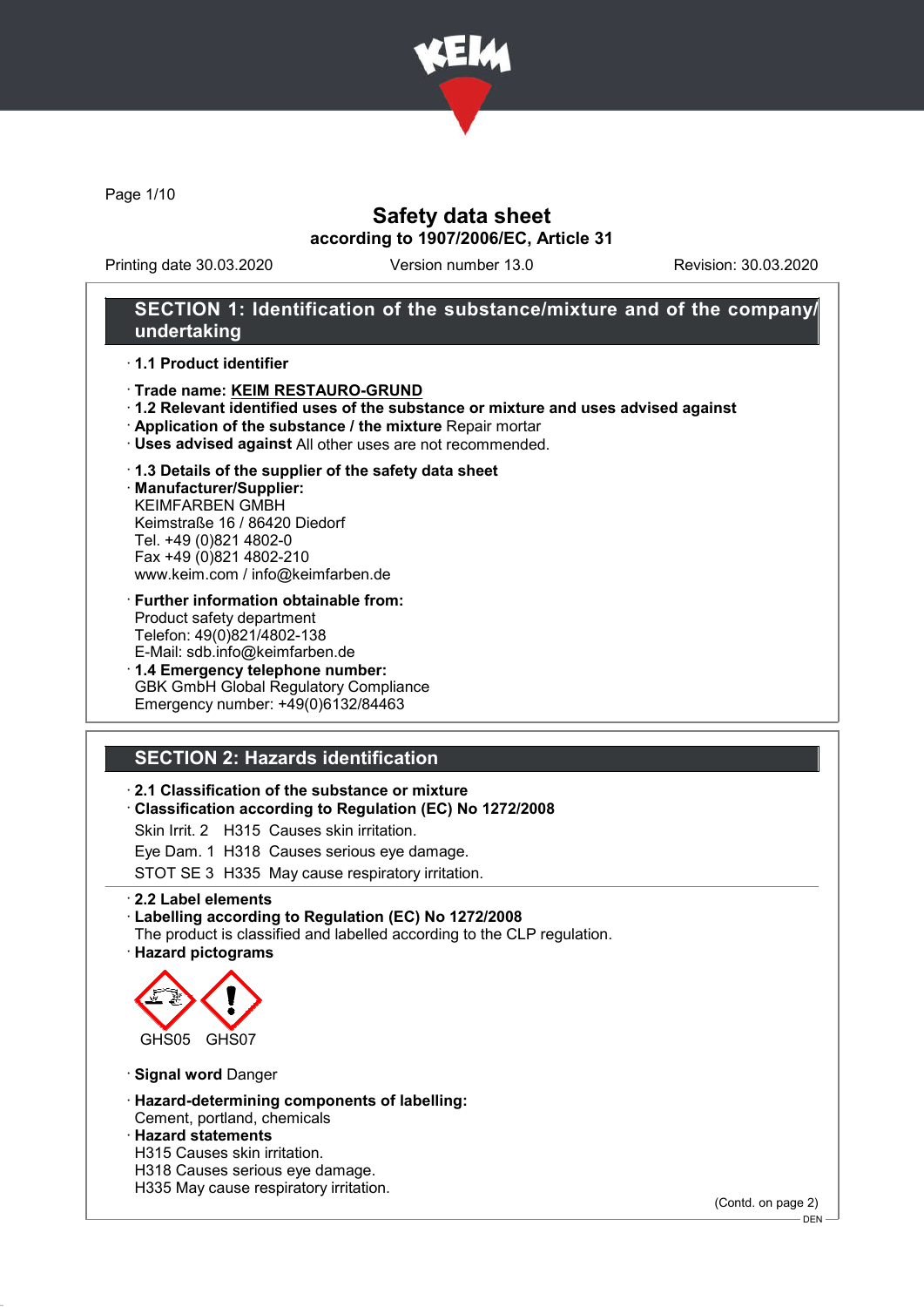

Page 2/10

# Safety data sheet according to 1907/2006/EC, Article 31

Printing date 30.03.2020 Version number 13.0 Revision: 30.03.2020

### Trade name: KEIM RESTAURO-GRUND

|                             | (Contd. of page 1)                                                                                                                                 |  |
|-----------------------------|----------------------------------------------------------------------------------------------------------------------------------------------------|--|
| · Precautionary statements  |                                                                                                                                                    |  |
| P <sub>280</sub>            | Wear protective gloves/protective clothing/eye protection/face protection.                                                                         |  |
| P <sub>261</sub>            | Avoid breathing dust.                                                                                                                              |  |
| P <sub>271</sub>            | Use only outdoors or in a well-ventilated area.                                                                                                    |  |
|                             | P305+P351+P338 IF IN EYES: Rinse cautiously with water for several minutes. Remove contact<br>lenses, if present and easy to do. Continue rinsing. |  |
| P315                        | Get immediate medical advice/attention.                                                                                                            |  |
| P304+P340                   | IF INHALED: Remove person to fresh air and keep comfortable for breathing.                                                                         |  |
| P302+P352                   | IF ON SKIN: Wash with plenty of soap and water.                                                                                                    |  |
| P362                        | Take off contaminated clothing.                                                                                                                    |  |
| P332+P313                   | If skin irritation occurs: Get medical advice/attention.                                                                                           |  |
| 2.3 Other hazards           |                                                                                                                                                    |  |
|                             | This Product contains cement. Cement produces an alkaline reaction with moisture or water. Avoid<br>contact with eyes and prolonged skin contact.  |  |
|                             | · Results of PBT and vPvB assessment                                                                                                               |  |
| $\cdot$ PBT: Not applicable |                                                                                                                                                    |  |
| · vPvB: Not applicable      |                                                                                                                                                    |  |

# SECTION 3: Composition/information on ingredients

· 3.2 Mixtures

- · Description: Portland-cement, aggregate and additives
- Dangerous components:

CAS: 65997-15-1 Cement, portland, chemicals 25-50%

EINECS: 266-043-4 Eye Dam. 1, H318; Skin Irrit. 2, H315; STOT SE 3, H335

· Additional information: For the wording of the listed hazard phrases refer to section 16.

# SECTION 4: First aid measures

### · 4.1 Description of first aid measures

- · General information: When seeing the doctor we suggest to present this safety data sheet.
- · After inhalation: Supply fresh air; consult doctor in case of complaints.
- · After skin contact:

Immediately wash with water and soap and rinse thoroughly.

- Do not use solvents or thinners.
- If skin irritation continues, consult a doctor.
- · After eye contact:
- Rinse opened eye for several minutes under running water. Then consult a doctor.
- · After swallowing: Rinse mouth and throat well with water.
- Do not induce vomiting; call for medical help immediately.
- · 4.2 Most important symptoms and effects, both acute and delayed
- No further relevant information available.

(Contd. on page 3)

 $-$  DEN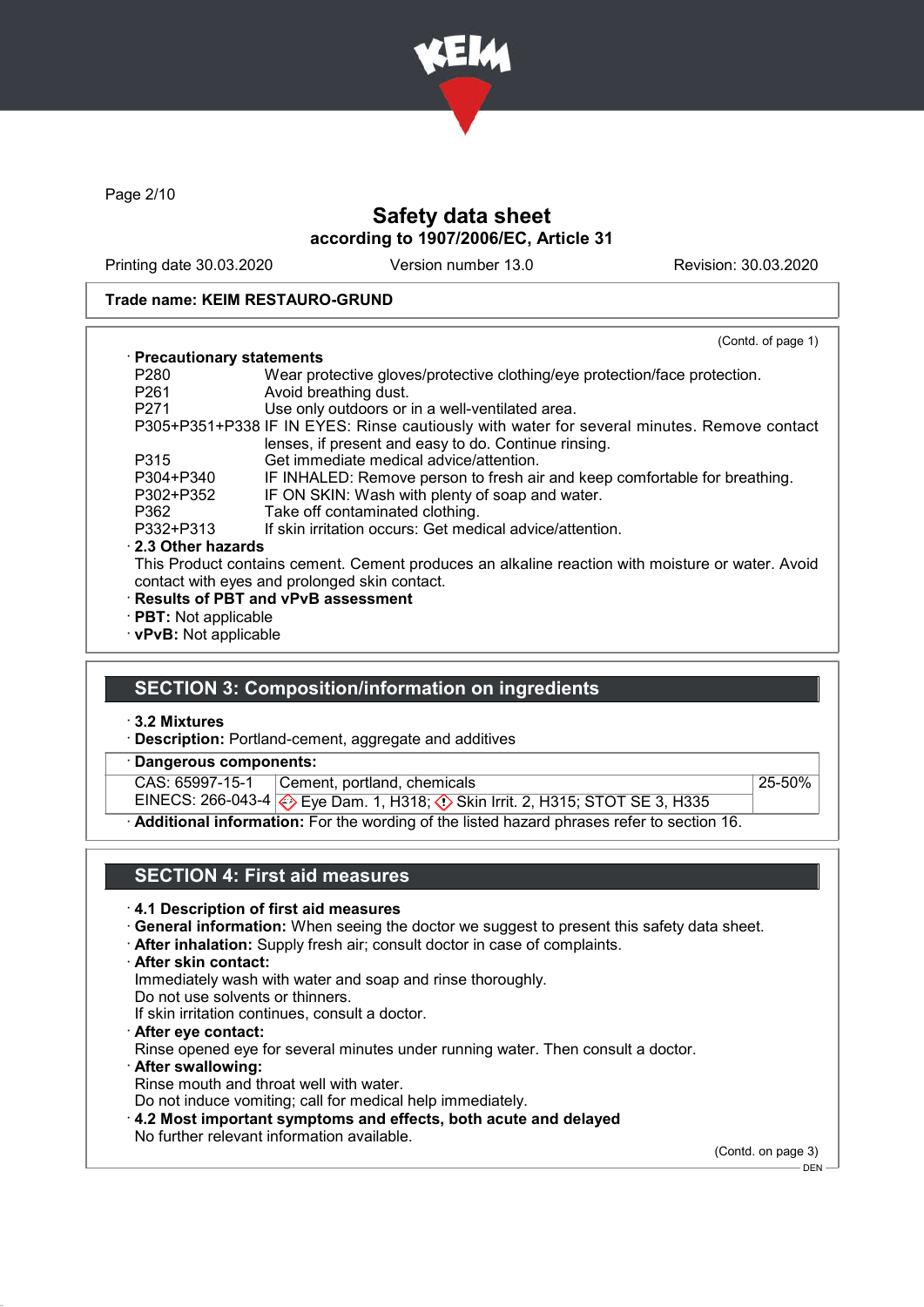

Page 3/10

# Safety data sheet according to 1907/2006/EC, Article 31

Printing date 30.03.2020 Version number 13.0 Revision: 30.03.2020

## Trade name: KEIM RESTAURO-GRUND

#### (Contd. of page 2)

### · 4.3 Indication of any immediate medical attention and special treatment needed No further relevant information available.

## SECTION 5: Firefighting measures

· 5.1 Extinguishing media

- · Suitable extinguishing agents:
- Product itself does not burn. Co-ordinate fire-fighting measures to the fire surroundings.
- · 5.2 Special hazards arising from the substance or mixture
- No further relevant information available.
- · 5.3 Advice for firefighters
- · Specila protective equipment: Wear self-contained respiratory protective device.
- · Additional information

Dispose of fire debris and contaminated fire fighting water in accordance with official regulations. In case of fire do not breathe smoke, fumes and vapours.

# SECTION 6: Accidental release measures

· 6.1 Personal precautions, protective equipment and emergency procedures Avoid contact with skin and eyes. Avoid formation of dust. Use respiratory protective device against the effects of fumes/dust/aerosol. Respect the protection rules (see section 7 a. 8). Product forms slippery surface when combined with water. · 6.2 Environmental precautions: Do not allow product to reach soil, sewage system or any water course. Follow local governmental rules and regulations. · 6.3 Methods and material for containment and cleaning up: Close drainages (risk of blocking) Danger of slipping! Avoid formation of dust. Ensure adequate ventilation. Pick up mechanically. Dispose of the material collected according to regulations.

Clear contaminated areas thoroughly.

## 6.4 Reference to other sections

See Section 7 for information on safe handling.

See Section 8 for information on personal protection equipment.

See Section 13 for disposal information.

# SECTION 7: Handling and storage

· 7.1 Precautions for safe handling Avoid contact with skin and eyes.

Keep receptacles tightly sealed.

(Contd. on page 4)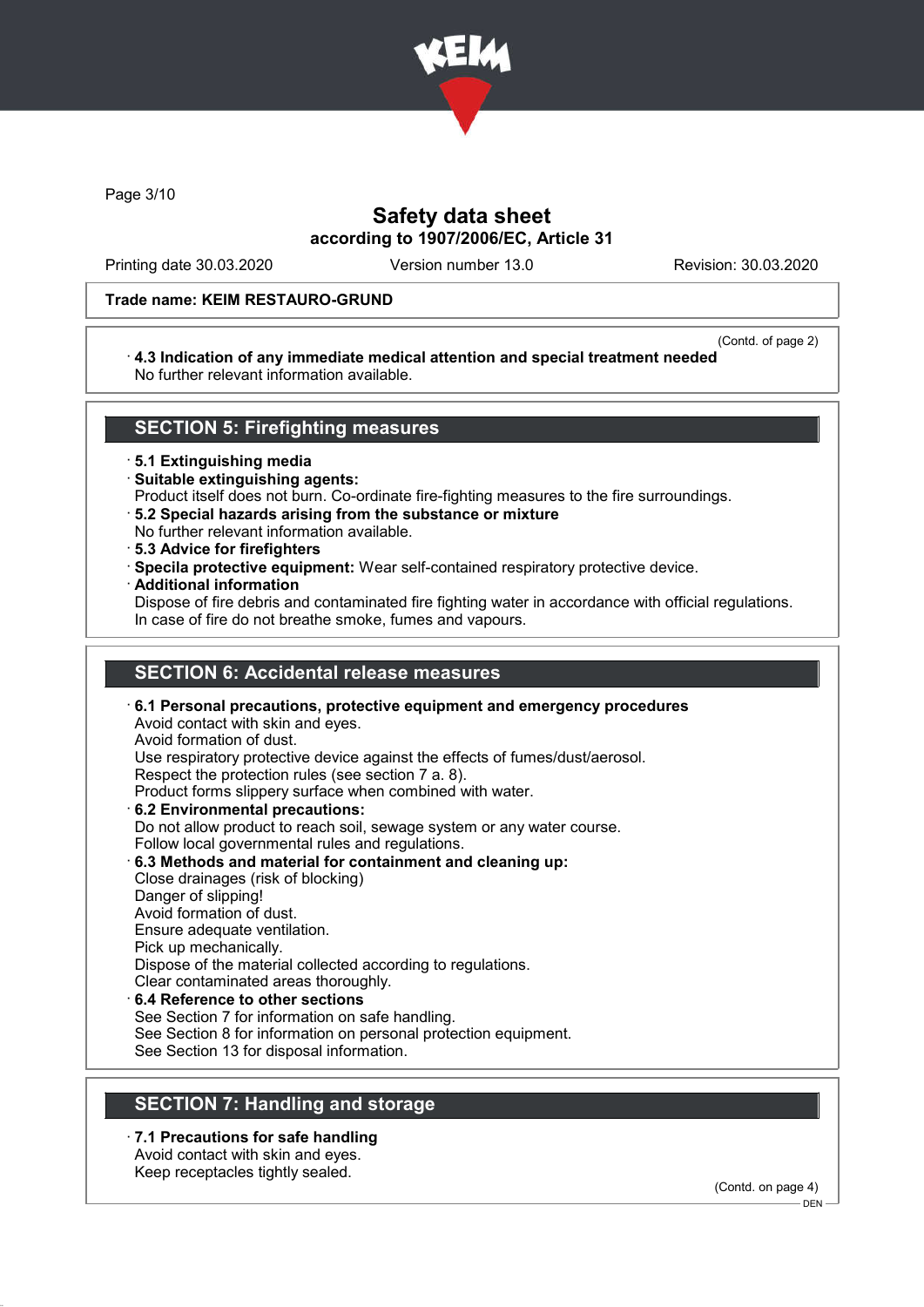

Page 4/10

# Safety data sheet according to 1907/2006/EC, Article 31

Printing date 30.03.2020 Version number 13.0 Revision: 30.03.2020

### Trade name: KEIM RESTAURO-GRUND

(Contd. of page 3) Prevent formation of dust. Ensure good ventilation/exhaustion at the workplace. Any unavoidable deposit of dust must be regularly removed. See item 8 (8.2) for information about suitable protective equipment and technical precautions. Respect the protection rules. Information about fire - and explosion protection: The product is not flammable. No special measures required. · 7.2 Conditions for safe storage, including any incompatibilities · Storage: · Requirements to be met by storerooms and receptacles: Keep in the original containers in a cool and dry place. Store only in unopened original receptacles. · Information about storage in one common storage facility: Do not store together with acids. · Further information about storage conditions: Store in dry conditions. Protect from humidity and water. Avoid dust formations and deposits. Keep container tightly sealed. Protect from heat and direct sunlight. Storage class: 13

· 7.3 Specific end use(s) No further relevant information available.

## SECTION 8: Exposure controls/personal protection

|  |  |  | 8.1 Control parameters |
|--|--|--|------------------------|
|--|--|--|------------------------|

· Ingredients with limit values that require monitoring at the workplace:

14808-60-7 Quartz (SiO2)

MAK (Germany) alveolengängige Fraktion

## 65997-15-1 Cement, portland, chemicals

AGW (Germany) Long-term value: 5 E mg/m<sup>3</sup> DFG

· Additional information: The lists valid during the making were used as basis.

· 8.2 Exposure controls

· Personal protective equipment:

· General protective and hygienic measures:

Vacuum clean contaminated clothing. Do not blow or brush off contamination.

Avoid contact with the eyes and skin.

Do not inhale dust / smoke / mist.

Wash hands before breaks and at the end of work.

Immediately remove all soiled and contaminated clothing.

## **Respiratory protection:**

In a dusty environment wear suitable facemask.

Filter: FFP2

(Contd. on page 5)

 $-$  DEN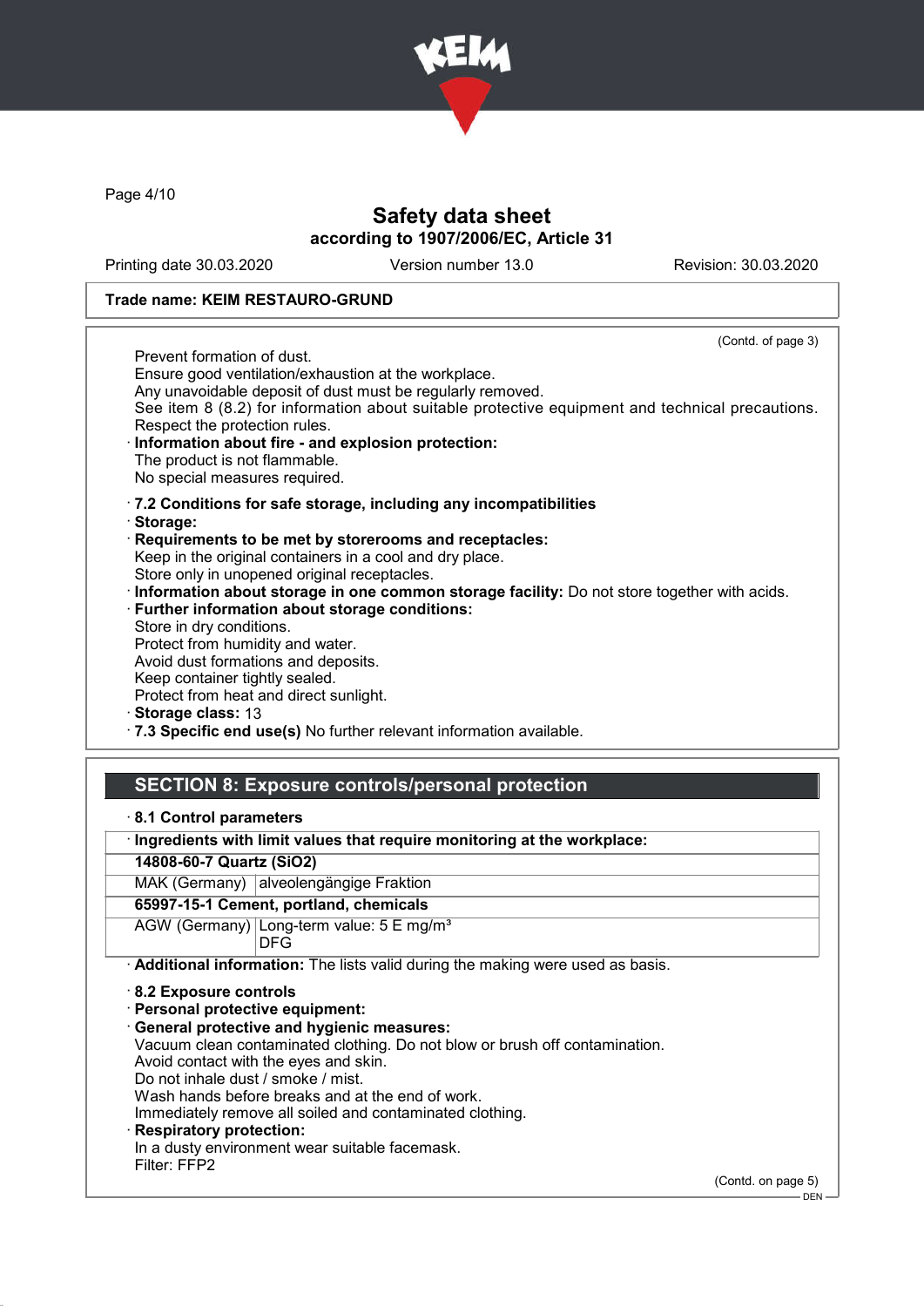

Page 5/10

# Safety data sheet according to 1907/2006/EC, Article 31

Printing date 30.03.2020 Version number 13.0 Revision: 30.03.2020

## Trade name: KEIM RESTAURO-GRUND

|                                                                                                                                                                                                                                                                                                                                                               | (Contd. of page 4) |
|---------------------------------------------------------------------------------------------------------------------------------------------------------------------------------------------------------------------------------------------------------------------------------------------------------------------------------------------------------------|--------------------|
| $\cdot$ Protection of hands:                                                                                                                                                                                                                                                                                                                                  |                    |
| Protective gloves                                                                                                                                                                                                                                                                                                                                             |                    |
| Alkaline resistant gloves                                                                                                                                                                                                                                                                                                                                     |                    |
| · Material of gloves                                                                                                                                                                                                                                                                                                                                          |                    |
| suitable material e.g.:                                                                                                                                                                                                                                                                                                                                       |                    |
| Nitrile impregnated cotton-gloves                                                                                                                                                                                                                                                                                                                             |                    |
| Recommended thickness of the material: $\geq 0.5$ mm                                                                                                                                                                                                                                                                                                          |                    |
| The selection of the suitable gloves does not only depend on the material, but also on further marks<br>of quality and varies from manufacturer to manufacturer. As the product is a preparation of several<br>substances, the resistance of the glove material can not be calculated in advance and has therefore<br>to be checked prior to the application. |                    |
| · Penetration time of glove material                                                                                                                                                                                                                                                                                                                          |                    |
| Value for the permeation: level $\geq 6$ (480 min)                                                                                                                                                                                                                                                                                                            |                    |
| The determined penetration times according to EN 16523-1:2015 are not performed under practical<br>conditions. Therefore a maximum wearing time, which corresponds to 50% of the penetration time,<br>is recommended.                                                                                                                                         |                    |
| The exact break trough time has to be found out by the manufacturer of the protective gloves and<br>has to be observed.                                                                                                                                                                                                                                       |                    |
| · Eye protection:                                                                                                                                                                                                                                                                                                                                             |                    |
| In a dusty environment wear protective goggles.                                                                                                                                                                                                                                                                                                               |                    |
| Tightly sealed goggles                                                                                                                                                                                                                                                                                                                                        |                    |
| · Body protection:                                                                                                                                                                                                                                                                                                                                            |                    |
| Protective work clothing                                                                                                                                                                                                                                                                                                                                      |                    |
| After contact with skin wash thoroughly with water and apply lotion.                                                                                                                                                                                                                                                                                          |                    |
| · Limitation and supervision of exposure into the environment See Section 12 and 6.2                                                                                                                                                                                                                                                                          |                    |

# SECTION 9: Physical and chemical properties

| · Appearance:                                            |                  |  |
|----------------------------------------------------------|------------------|--|
| Form:                                                    | powdery, grainy  |  |
| Colour:                                                  | <b>Brown</b>     |  |
| · Odour:                                                 | Characteristic   |  |
| Odour threshold:                                         | Not determined   |  |
| $\cdot$ pH-value at 20 $\degree$ C:                      | $11.5 - 13.5*$   |  |
|                                                          | mixed with water |  |
| Change in condition                                      |                  |  |
| <b>Melting point/freezing point:</b>                     | Not determined   |  |
| Initial boiling point and boiling range: Not applicable. |                  |  |
| · Flash point:                                           | Not applicable   |  |
| · Flammability (solid, gas):                             | Not applicable   |  |
| · Ignition temperature:                                  | Not determined   |  |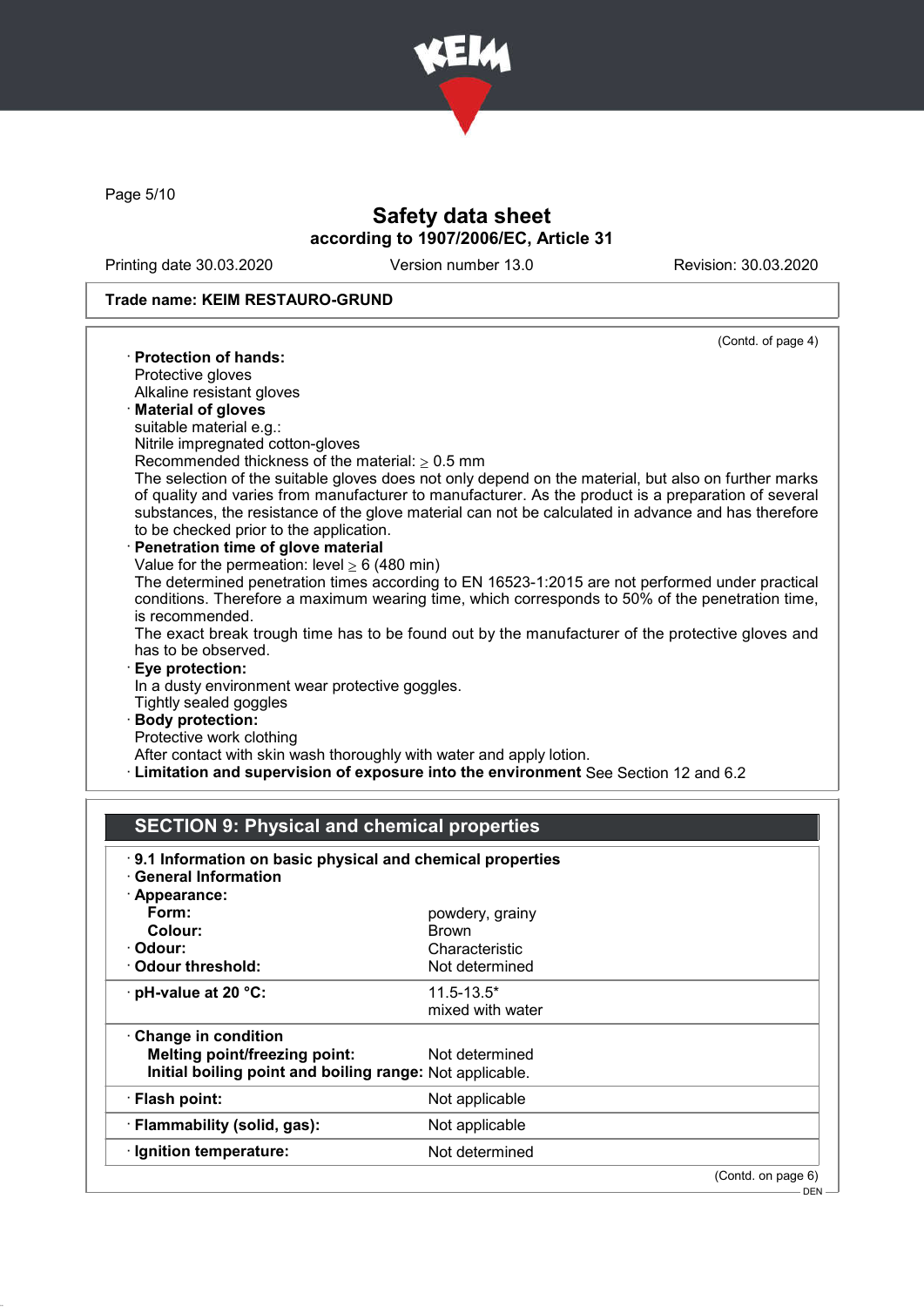

Page 6/10

# Safety data sheet according to 1907/2006/EC, Article 31

Printing date 30.03.2020 Version number 13.0 Revision: 30.03.2020

### Trade name: KEIM RESTAURO-GRUND

|                                           | (Contd. of page 5)                                                              |
|-------------------------------------------|---------------------------------------------------------------------------------|
| <b>Decomposition temperature:</b>         | Not determined                                                                  |
| · Auto-ignition temperature:              | Product is not selfigniting.                                                    |
| <b>Explosive properties:</b>              | Product does not present an explosion hazard.                                   |
| $\cdot$ Explosion limits:                 |                                                                                 |
| Lower:                                    | Not applicable                                                                  |
| Upper:                                    | Not applicable                                                                  |
| <b>Oxidising properties:</b>              | Not applicable                                                                  |
| · Vapour pressure:                        | Not applicable                                                                  |
| $\cdot$ Density at 20 °C:                 | 1.3-1.6* $g/cm3$                                                                |
|                                           | <b>Bulk density</b>                                                             |
| · Relative density                        | Not determined                                                                  |
| · Vapour density                          | Not applicable.                                                                 |
| <b>Evaporation rate</b>                   | Not applicable.                                                                 |
| · Solubility in / Miscibility with        |                                                                                 |
| water at 20 °C:                           | $< 2$ g/l (Ca(OH)2)                                                             |
|                                           | Miscible                                                                        |
| · Partition coefficient: n-octanol/water: | Not applicable                                                                  |
| · Viscosity:                              |                                                                                 |
| Dynamic:                                  | Not applicable                                                                  |
| Kinematic:                                | Not applicable                                                                  |
| · 9.2 Other information                   | * The values are for freshly produced material and may<br>change with the time. |

## SECTION 10: Stability and reactivity

- · 10.1 Reactivity Reacts with water alkaline and hardens.
- · 10.2 Chemical stability Stable under normal conditions of storage and use.
- · Thermal decomposition / conditions to be avoided:
- Stable at environment temperature.
- No decomposition if used and stored according to specifications.
- · 10.3 Possibility of hazardous reactions No dangerous reactions known.
- · 10.4 Conditions to avoid Humidity
- · 10.5 Incompatible materials: Acids
- · 10.6 Hazardous decomposition products:

No hazardous decomposition products if stored and handled as prescribed.

## SECTION 11: Toxicological information

## · 11.1 Information on toxicological effects

· Acute toxicity Based on available data, the classification criteria are not met.

(Contd. on page 7)

 $-$  DEN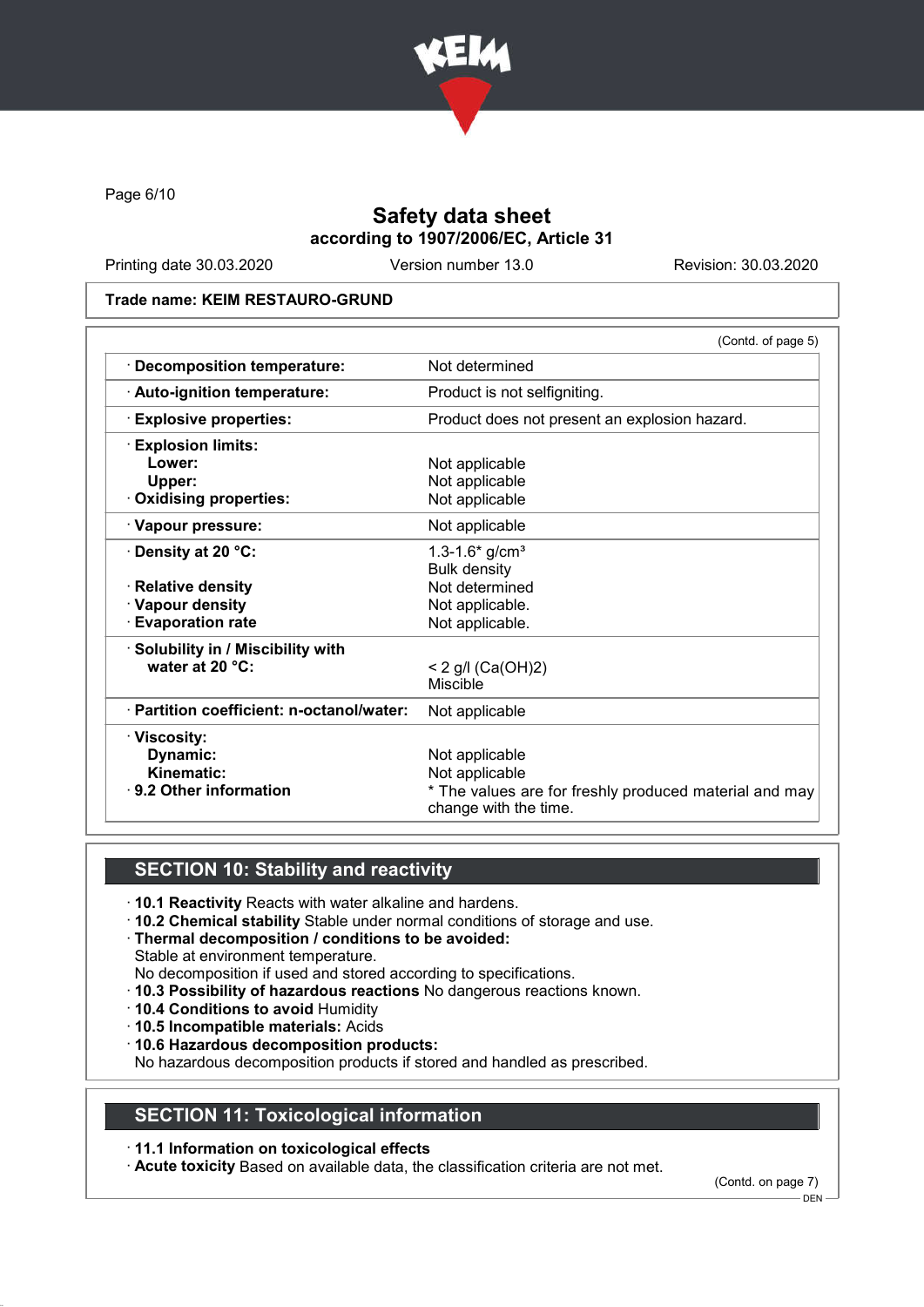

Page 7/10

# Safety data sheet according to 1907/2006/EC, Article 31

Printing date 30.03.2020 Version number 13.0 Revision: 30.03.2020

(Contd. of page 6)

### Trade name: KEIM RESTAURO-GRUND

- · Primary irritant effect:
- · Skin corrosion/irritation
- Causes skin irritation.
- · Serious eye damage/irritation Causes serious eye damage.
- · during inhalation: Irritating to respiratory system.
- · during swallowing: Irritant effect possible
- · Respiratory or skin sensitisation
- Product is reduced in chromate. Within the indicated storage time sensitization is not expected.
- · Other information (about experimental toxicology):
- Experimental analysis are not available.
- The product was not tested. The statements on toxicology have been derived from the properties of the individual components.
- · CMR effects (carcinogenity, mutagenicity and toxicity for reproduction) Not applicable
- · Germ cell mutagenicity Based on available data, the classification criteria are not met.
- · Carcinogenicity Based on available data, the classification criteria are not met.
- · Reproductive toxicity Based on available data, the classification criteria are not met.
- · STOT-single exposure
- May cause respiratory irritation.
- · STOT-repeated exposure Based on available data, the classification criteria are not met.
- · Aspiration hazard Based on available data, the classification criteria are not met.

# SECTION 12: Ecological information

### · 12.1 Toxicity

- · Aquatic toxicity: No further relevant information available.
- · 12.2 Persistence and degradability No further relevant information available.
- · 12.3 Bioaccumulative potential No further relevant information available.
- · 12.4 Mobility in soil No further relevant information available.
- · Additional ecological information:
- · AOX-indication:

Due to the substance of content which do not include organic jointed halogens, the product can not take influence on the AOX-load of the waste water.

### · According to the formulation contains the following heavy metals and compounds from the EU guideline NO. 2006/11/EC:

According to our current data base the product does not consist of any heavy metals or substances of EU-directives 76/464/EWG.

General notes:

At present there are no ecotoxicological assessments.

Do not allow product to reach ground water, water course or sewage system.

Water hazard class 1 (German Regulation) (Self-assessment): slightly hazardous for water

- · 12.5 Results of PBT and vPvB assessment
- · PBT: Not applicable
- · vPvB: Not applicable

(Contd. on page 8)

 $-$  DEN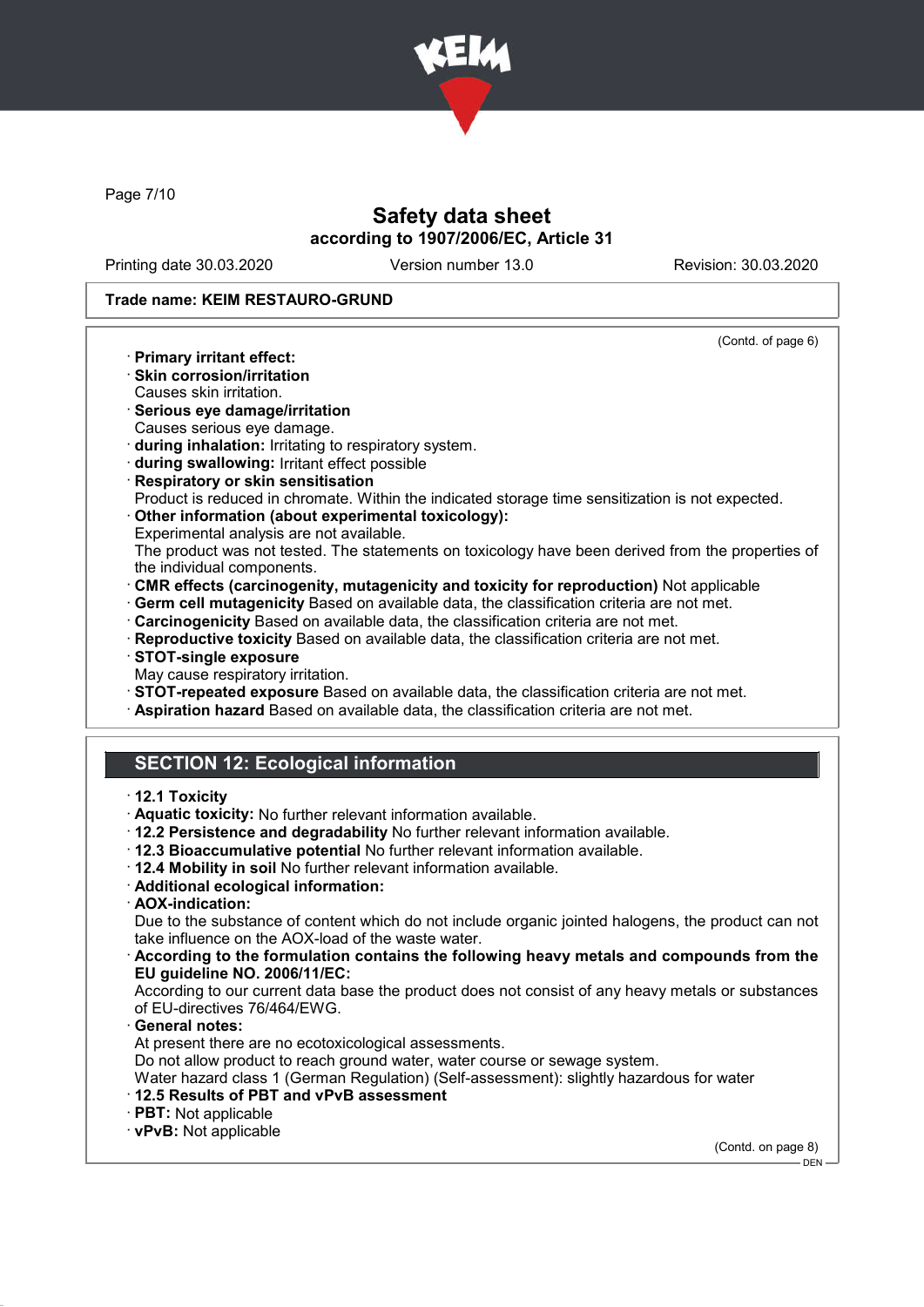

Page 8/10

# Safety data sheet according to 1907/2006/EC, Article 31

Printing date 30.03.2020 Version number 13.0 Revision: 30.03.2020

## Trade name: KEIM RESTAURO-GRUND

## · 12.6 Other adverse effects No further relevant information available.

(Contd. of page 7)

# **SECTION 13: Disposal considerations**

### · 13.1 Waste treatment methods

### **Recommendation**

Disposal must be made according to official regulations.

Must not be disposed with household garbage. Do not allow product to reach sewage system. Unused remainders of the product should be regarded as hazardous waste.

Recommendation for non-reusable residues: Mix with water and allow to harden.

Allow wet product and product sludge to harden and do not allow to get into drains or waterways.

· European waste catalogue

17 01 01 concrete

· Uncleaned packaging:

· Recommendation:

Non contaminated packagings may be recycled.

Disposal must be made according to official regulations.

**Recommended cleansing agents:** Water, if necessary with cleansing agents.

# SECTION 14: Transport information

| $\cdot$ 14.1 UN-Number<br>· ADR, IMDG, IATA                                | Void                                                          |
|----------------------------------------------------------------------------|---------------------------------------------------------------|
| 14.2 UN proper shipping name<br>· ADR, IMDG, IATA                          | Void                                                          |
| 14.3 Transport hazard class(es)                                            |                                                               |
| · ADR, IMDG, IATA<br>· Class                                               | Void                                                          |
| ⋅ 14.4 Packing group<br>· ADR, IMDG, IATA                                  | Void                                                          |
| 14.5 Environmental hazards:<br>· Marine pollutant:                         | No.                                                           |
| 14.6 Special precautions for user                                          | Not applicable                                                |
| 14.7 Transport in bulk according to Annex II<br>of Marpol and the IBC Code | Not applicable                                                |
| · Transport/Additional information:                                        | No dangerous good in sense of these transport<br>regulations. |
|                                                                            | (Contd. on page 9)                                            |
|                                                                            | $DEN -$                                                       |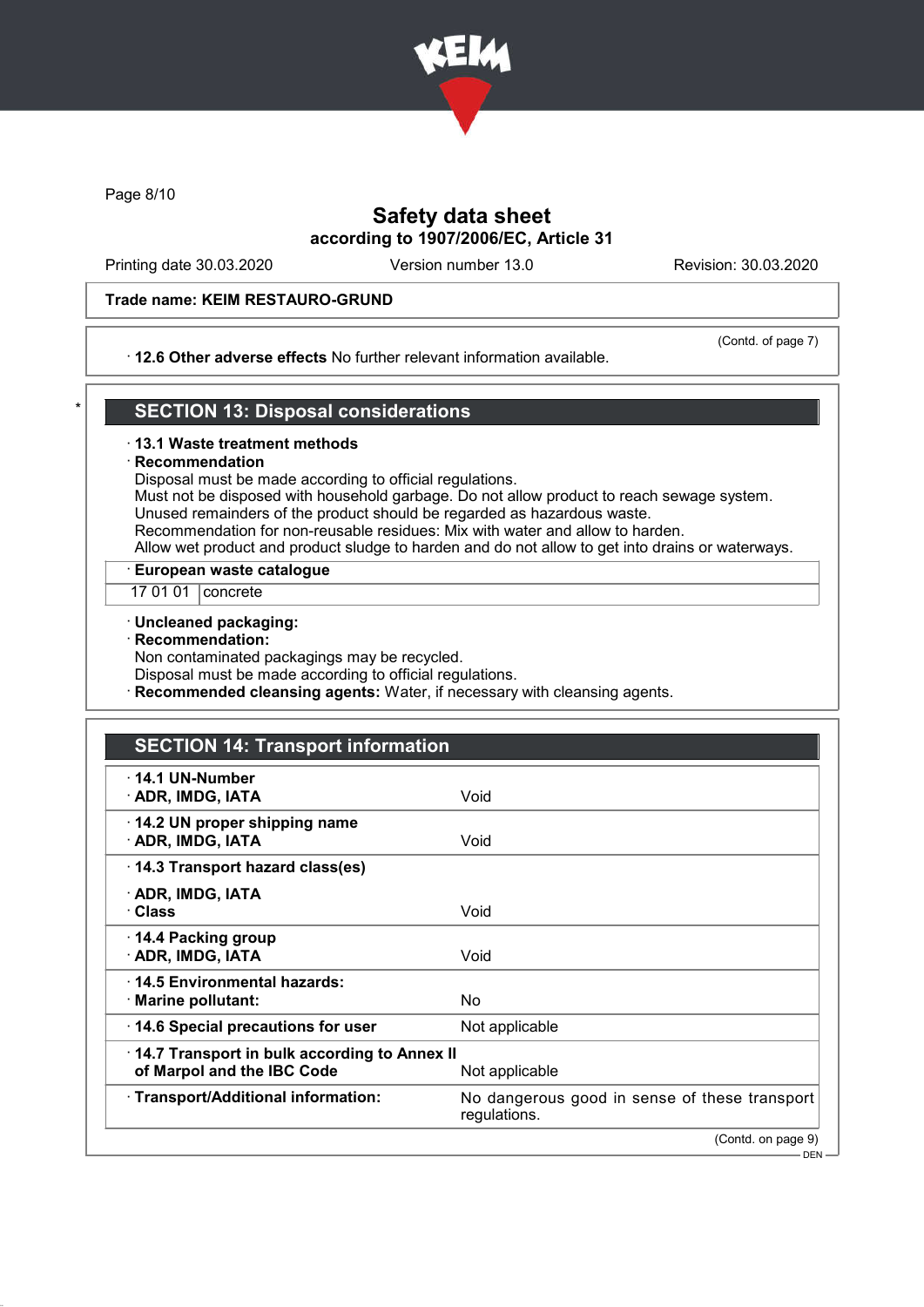

Page 9/10

# Safety data sheet according to 1907/2006/EC, Article 31

Printing date 30.03.2020 Version number 13.0 Revision: 30.03.2020

(Contd. of page 8)

## Trade name: KEIM RESTAURO-GRUND

· UN "Model Regulation": Void

## SECTION 15: Regulatory information

- · 15.1 Safety, health and environmental regulations/legislation specific for the substance or mixture
- · Labelling according to Regulation (EC) No 1272/2008 For information on labelling please refer to section 2 of this document.
- · Directive 2012/18/EU
- · Named dangerous substances ANNEX I None of the ingredients is listed.
- · National regulations:
- · Waterhazard class: Water hazard class 1 (Self-assessment): slightly hazardous for water.
- · Other regulations, limitations and prohibitive regulations
- · Please note:

TRGS 200 (Germany) TRGS 500 (Germany) TRGS 510 (Germany)

- TRGS 900 (Germany)
- · Substances of very high concern (SVHC) according to REACH, Article 57 Not applicable
- · Product-Code/Giscode: ZP1
- · 15.2 Chemical safety assessment: A Chemical Safety Assessment has not been carried out.

## SECTION 16: Other information

This information is based on our present knowledge. However, this shall not constitute a guarantee for any specific product features and shall not establish a legally valid contractual relationship.

### **Relevant phrases**

- H315 Causes skin irritation.
- H318 Causes serious eye damage.
- H335 May cause respiratory irritation.
- · Department issuing SDS: KEIMFARBEN Germany, Product safety department
- Abbreviations and acronyms:

ADR: Accord européen sur le transport des marchandises dangereuses par Route (European Agreement concerning the International Carriage of Dangerous Goods by Road) IMDG: International Maritime Code for Dangerous Goods IATA: International Air Transport Association GHS: Globally Harmonised System of Classification and Labelling of Chemicals EINECS: European Inventory of Existing Commercial Chemical Substances ELINCS: European List of Notified Chemical Substances CAS: Chemical Abstracts Service (division of the American Chemical Society) TRGS: Technische Regeln für Gefahrstoffe (Technical Rules for Dangerous Substances, BAuA, Germany) PBT: Persistent, Bioaccumulative and Toxic SVHC: Substances of Very High Concern vPvB: very Persistent and very Bioaccumulative AGW: Arbeitsplatzgrenzwert (Germany)

EC10: Effective concentration at 10% mortality rate.

(Contd. on page 10)

DEN